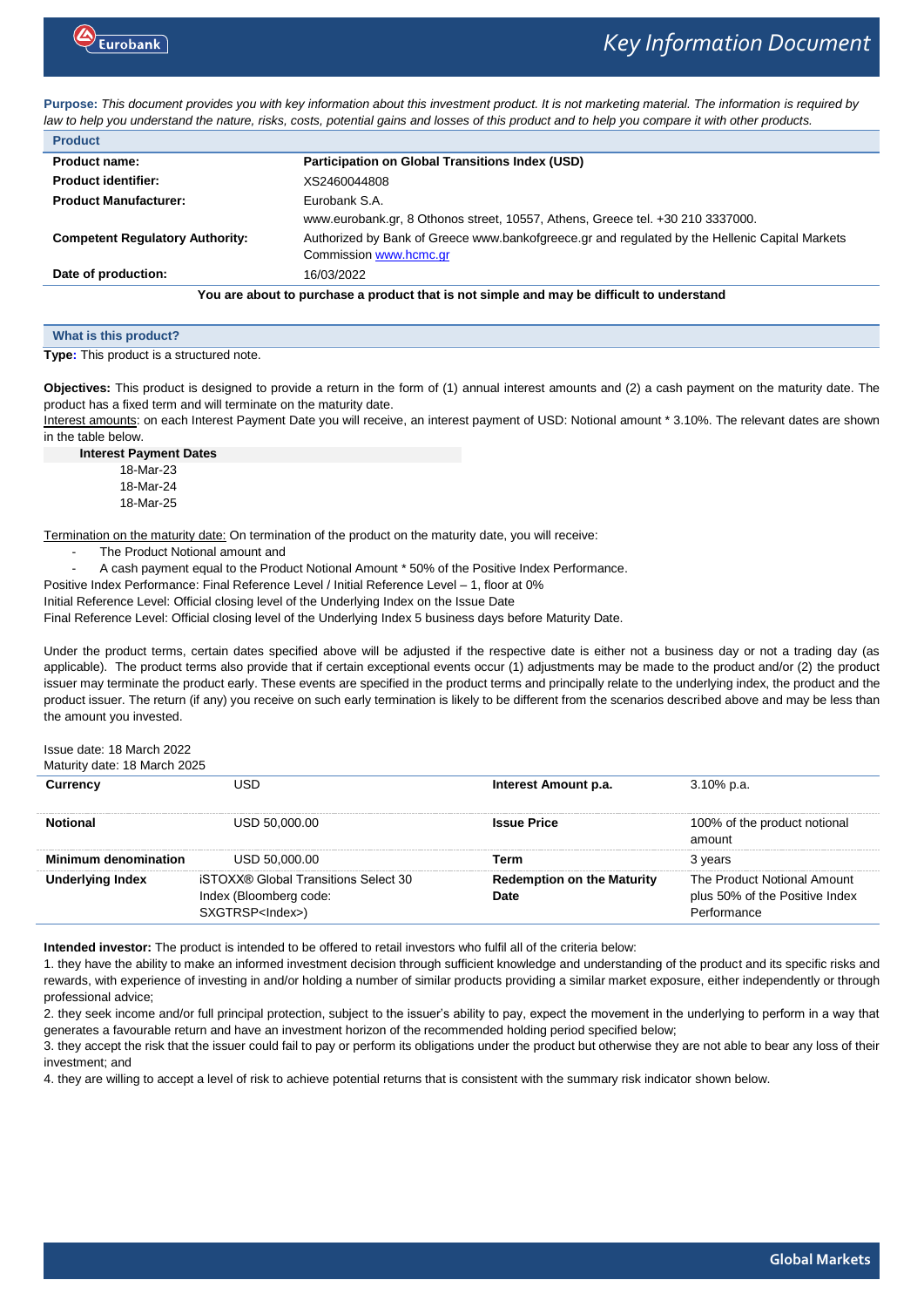### **What are the risks and what could I get in return?**



The risk indicator assumes you keep the product until the agreed settlement date.

You may not be able to end your product early. You may have to pay significant extra costs to end your product early.

The summary risk indicator is a guide to the level of risk of this product compared to other products. It shows how likely it is that the product will lose money because of movements in the markets or because we are not able to pay you.

We have classified this product as 5 out of 7, which is a medium-high risk class. **Be aware of currency risk**. **You will receive payments in a different currency, so the final return you will get depends on the exchange rate between the two currencies**. This risk is not considered in the indicator shown above. You are entitled to receive back at least 100.00 % of your capital. Any amount over this, and any additional return, depends on future market performance and is uncertain. However, this protection against future market performance will not apply if you cash-in before the Maturity date. If we are not able to pay you what is owed, you could lose your entire investment. However, you may benefit from a consumer protection scheme (see section "What happens if the Bank is unable to pay out?"). The indicator shown above does not consider this protection. For detailed information about all risks relating to the product please refer to the risk sections of the Eurobank S.A. Programme and any supplements thereto as specified in the section "Other relevant information" below.

### **Performance Scenarios**

**Market developments in the future cannot be accurately predicted. The scenarios shown are only an indication of some of the possible outcomes based on recent returns. Actual returns could be lower.**

**Investment of USD 10,000.00**

| <b>Scenarios</b>  |                                     | 1 year        | 2 years       | <b>18 March 2025</b><br><b>(Recommended Holding</b><br>Period) |
|-------------------|-------------------------------------|---------------|---------------|----------------------------------------------------------------|
| Stress            | What you might get back after costs | USD 10.939.23 | USD 10.930.30 | USD 10.930.00                                                  |
|                   | Percentage return                   | 9.39%         | 9.30%         | $9.30 \%$                                                      |
| Unfavourable      | What you might get back after costs | USD 11.030.73 | USD 10.943.14 | USD 10.930.00                                                  |
|                   | Percentage return                   | 10.31%        | $9.43\%$      | 9.30 %                                                         |
| Moderate          | What you might get back after costs | USD 11.263.05 | USD 10.959.92 | USD 10.930.00                                                  |
|                   | Percentage return                   | 12.63~%       | 9.60 %        | 9.30%                                                          |
| <b>Favourable</b> | What you might get back after costs | USD 12.114.20 | USD 11.643.79 | USD 12.487.00                                                  |
|                   | Percentage return                   | 21.14%        | 16.44~%       | 24.87 %                                                        |

This table shows the money you could get back until the Maturity date, under different scenarios, assuming that you invest USD 10,000.00. The scenarios shown illustrate how your investment could perform. You can compare them with the scenarios of other products. The scenarios presented are an estimate of future performance based on evidence from the past on how the value of this investment varies, and are not an exact indicator. What you get will vary depending on how the market performs and how long you keep the product. The stress scenario shows what you might get back in extreme market circumstances, and it does not take into account the situation where we are not able to pay you. In addition, you should note that the results shown for the intermediate holding periods do not reflect estimates of the product's future value. You should therefore not base your investment decision on the results shown for these interim holding periods. The figures shown include all the costs of the product itself, but may not include all the costs that you pay to your advisor or distributor. The figures do not take into account your personal tax situation, which may also affect how much you get back.

## **What happens if the Bank is unable to pay out?**

You are exposed to the risk that the Bank, as issuer, might be unable to meet its obligations in connection with the product, for instance in the event of bankruptcy or an official directive for resolution action. In case of the Bank's resolution, the rules and measures enshrined in the Law 4335/2015 and the Bank Recovery and Resolution Directive 2014/59/EU (BRRD) shall apply. Within this legislative framework, the resolution authorities can adopt the bailin recovery tool, which may have significant consequences for you as an investor, since it may materially adversely affect the value of the product and could lead to you losing some or all of your investment in the product. Please note that the product is a debt instrument and as such is not covered by any deposit protection scheme.

## **What are the costs?**

The Reduction in Yield (RIY) shows what impact the total costs you pay will have on the investment return you might get. The total costs take into account one-off, ongoing and incidental costs.

The amounts shown here are the cumulative costs of the product itself, for the Recommended Holding Period. They include potential early exit penalties. The figures assume you invest USD 10,000.00. The figures are estimates and may change in the future.

The person selling you this product may charge you other costs. If so, this person will provide you with information about these costs, and show you the impact that all costs will have on your investment over time.